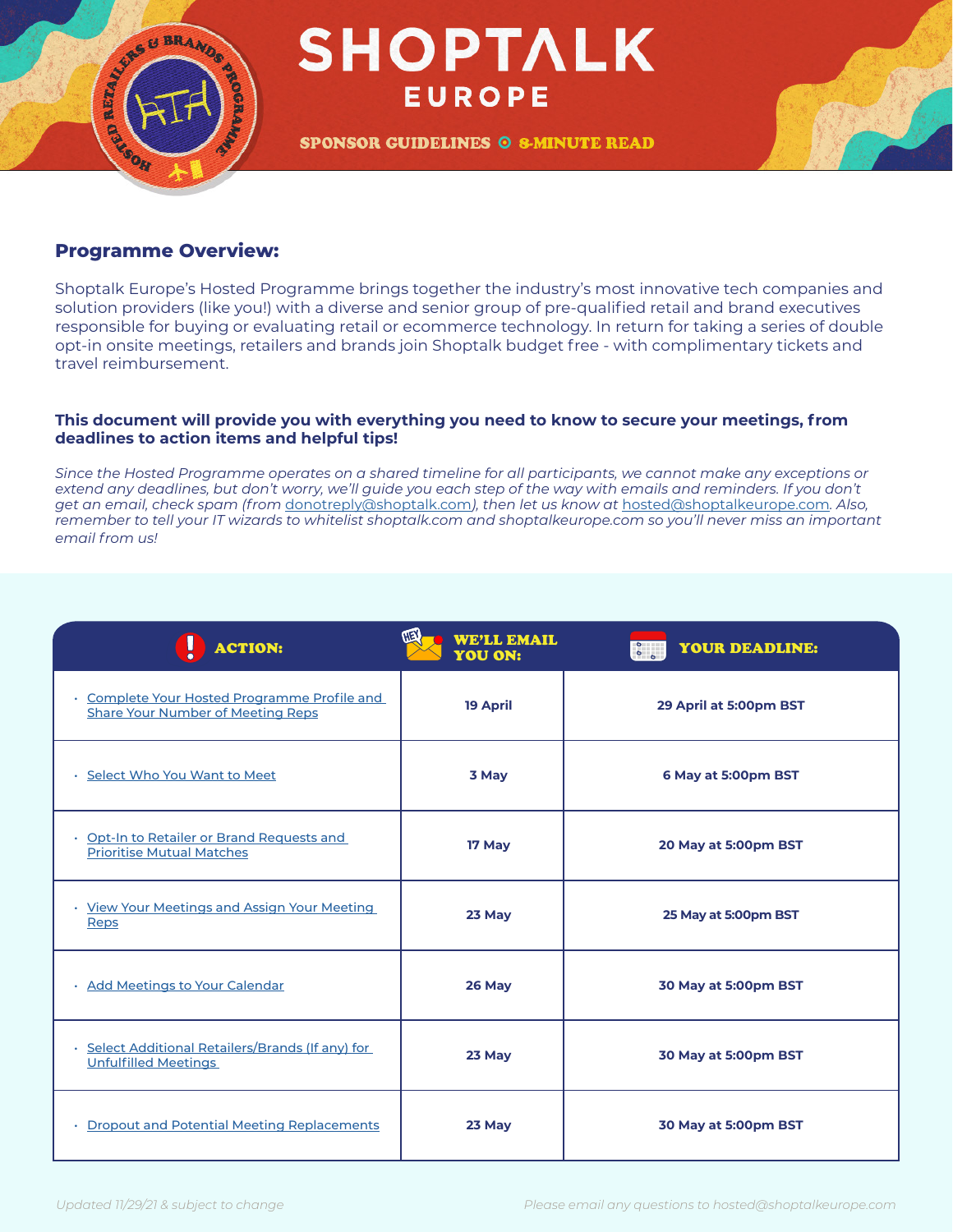

### 19-29 APR 2022

#### <span id="page-1-0"></span>**Build and Create Your Company Profile**

- **Complete Your Profile:** Sponsor contacts in your organisation will receive an email with details to login to our platform to complete your organisation's profile.  $\mathbf{1}$ 
	- **•** *Your profile helps participating retailers and brands decide if they want to meet with your organisation as part of our double opt-in process*
	- **•** After 29 April, you can't make any changes to your profile. Contact us at [hosted@shoptalkeurope.com](mailto:hosted%40shoptalkeurope.com?subject=) with any important updates needed after the deadline.
- **Add, edit or delete sponsor contacts:** All sponsor contacts will receive the same access and communications. 2
- **Add Number of Meeting Reps:** Add the **maximum number of concurrent meeting reps** you'll have available for each hour of the Hosted Programme. 3

# 3-6 MAY 2022

#### <span id="page-1-1"></span>**Let the Selections Begin!**

- **Let the selections begin!** Sponsor contacts will receive an email 1 **Pro Tips**: to login to the platform and start making selections from the list of participating retailers and brands. We've got 500+ interesting participants to choose from!
	- **•** We recommend selecting a minimum of 5x the number of meetings you purchased, however, you *cannot* select more than 10x the number of meetings you have purchased *(i.e. if you have purchased 10 meetings, you cannot select more than 100 individuals).*
- **State Your Case:** Provide a reason for each of your selections -- these reasons will be shared with the individuals you select to encourage them to opt-in to your meeting request. 2

#### **Pro Tip**:

The more meeting reps you make available concurrently, the more likely we'll be to schedule all of the meetings you have purchased.

**2**

- **•** Profiles provide detailed information about each individual, including their job title, company name and areas of decision making, but not names or contact details. Names will be shared once a request becomes a scheduled meeting.
- **•** Select everyone you want to connect with. The more people you select, the more meetings we can schedule.
- **•** Be sure to consult others in your company, such as your sales teams, when making your selections.
- **•** Once you select an individual from a retailer or brand, you cannot deselect that individual after 6 May at 5:00pm BST.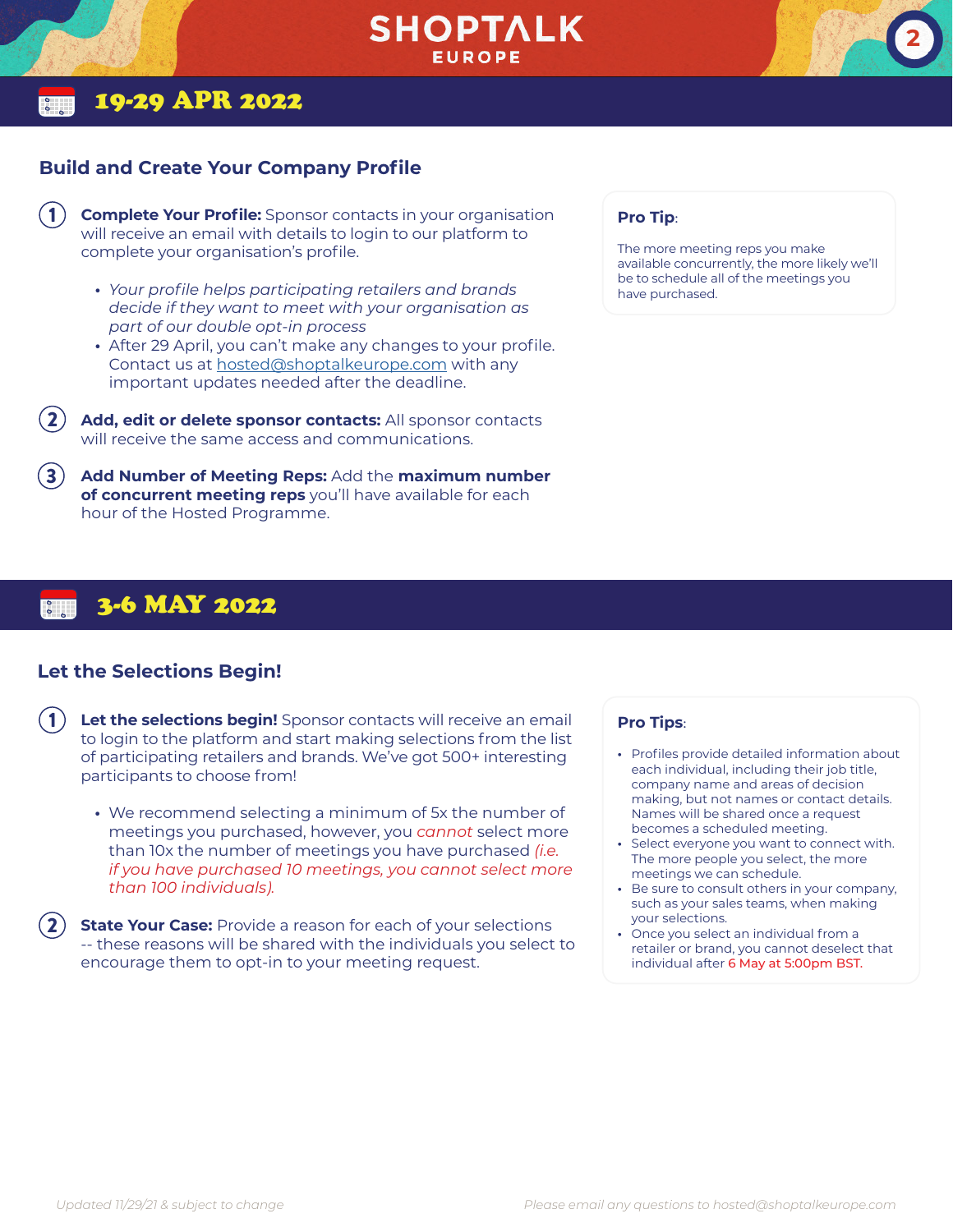## **SHOPTALK EUROPE**

### 17-20 MAY 2022

1

### <span id="page-2-0"></span>**See Who Wants to Meet You & Prioritise Your Selections**

Sponsor contacts will receive an email to login to the platform to complete these 3 steps:

**Opt-In to Any Retailer or Brand Selections For Mutual Matches:** These are individuals from retailers and brands, if any, that you did not initially select, but who have indicated interest in meeting with you as part of the Hosted Programme.

**Don't Forget!** Mutual matches from your initial selections AND requests you opt-in to now will be included in our scheduling process.

**Prioritise Mutual Matches:** Assign your level of interest *('Interested' or 'Very Interested')* for each mutual match from your initial selections. 2

3 **Change Number of Meeting Reps:** If the **maximum number of concurrent meeting reps** you will have available for each hour of the Hosted Programme has changed, this is the very last chance to update this information.

#### **Pro Tip**:

Some of these requests may be from participants that joined the Hosted Programme after you completed your initial selections. We recommend opting in to every individual that you're interested in meeting with.

**3**

#### **Pro Tips**:

- **•** We'll attempt to prioritise your *'Very Interested'* selections from both your opt-in and initial selections over your *'Interested'* selections.
- **•** Meetings are scheduled based on all mutual matches, prioritisation of level of interest *('Interested' or 'Very Interested')* and calendar availability.
- **•** Regardless of the total number of mutual matches, you will not be scheduled for more than the number of meetings you have purchased.

#### **Pro Tip**:

*The more meeting reps you make available concurrently, the more likely we'll be able to schedule all of the meetings you have purchased.* 

#### 21 MAY 2022  $\overline{\phantom{a}}$

### **Let the Algorithm Run it's Magic:**

- **•** Our scheduling algorithm accounts for (1) the level of interest in a meeting provided by individuals from retailers and brands *(in addition to your level of interest)* and (2) multiple matches for the same meeting times. We cannot guarantee that our process will result in fulfilling all of the meetings you have purchased or provide meetings that prioritise your *'Very Interested'* preferences over your *'Interested'* preferences. In the end, you may be scheduled with any of your mutual matches.
- **•** Remember...the more meeting reps you make available concurrently, the more likely we'll be able to schedule all of the meetings you have purchased.
- **•** You won't be connected with more than 1 person from the same company *(determined at the subsidiary level).*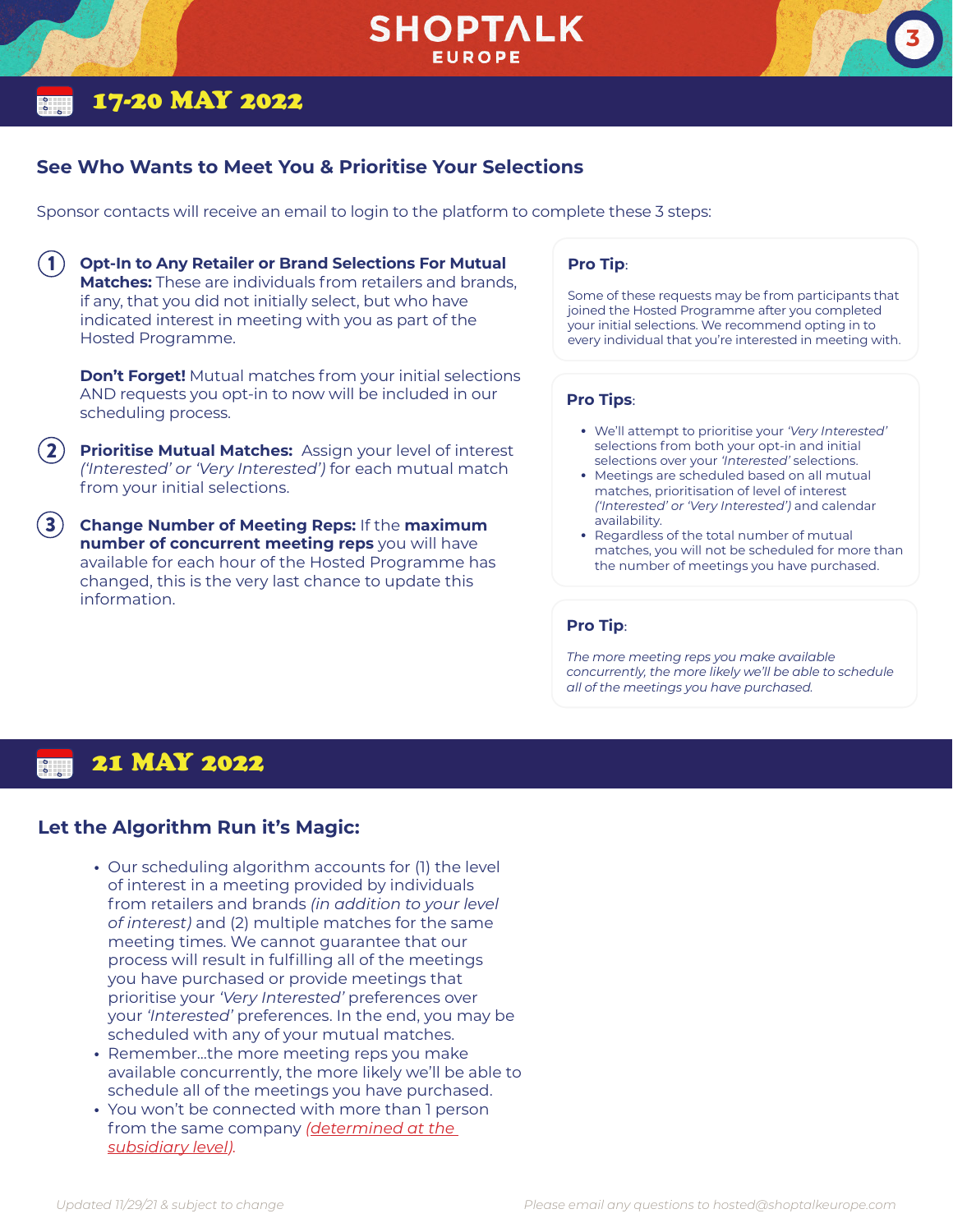

### 23-25 MAY 2022

#### <span id="page-3-0"></span>**Finalise Your Meeting Schedule!**

Sponsor contacts will receive an email to login to the platform to view your organisation's final set of meetings and assign meeting reps for these meetings.

#### **The 3 Things You Need to Know Now**

- **Get your meeting reps registered:** Meeting reps must be registered attendees in order to be assigned to Hosted Programme meetings in the platform. Email us at [hosted@shoptalkeurope.com](mailto:hosted%40shoptalkeurope.com?subject=) now if you need assistance. 1
- **Assign your meeting reps:** If you do not assign a meeting rep to a meeting by the deadline, that meeting will not be scheduled and you will not be refunded for that meeting. 2
- 3 **Change your reps as needed:** You can change an assigned meeting rep in the platform and/or reassign the meeting to another rep at any time prior to the meeting taking place onsite.

*NOTE: If at any time you indicate "No Meeting Rep Available" this action cannot be undone - the meeting will be cancelled and cannot be reinstated.* **4**

*Note: If you don't have a replacement for a previously assigned rep, the corresponding meeting will be cancelled and you will not be refunded for that meeting.*

### 26-30 MAY 2022

#### <span id="page-3-1"></span>**Mark Your Calendars!**

Meeting reps will receive an email to login to the platform to add their meetings to their calendars by clicking the *"Add to Calendar"* button.

**Click the** *"Add to Calendar"* **button to trigger calendar invites for each meeting.** Your calendar invites include the table number and time of each meeting. Be sure to open each email and accept each calendar invite.  $(1)$ 

*Note: If a meeting rep does not click the "Add to Calendar" button by the deadline, the corresponding meeting(s) will be cancelled and you will not be refunded for those meetings.*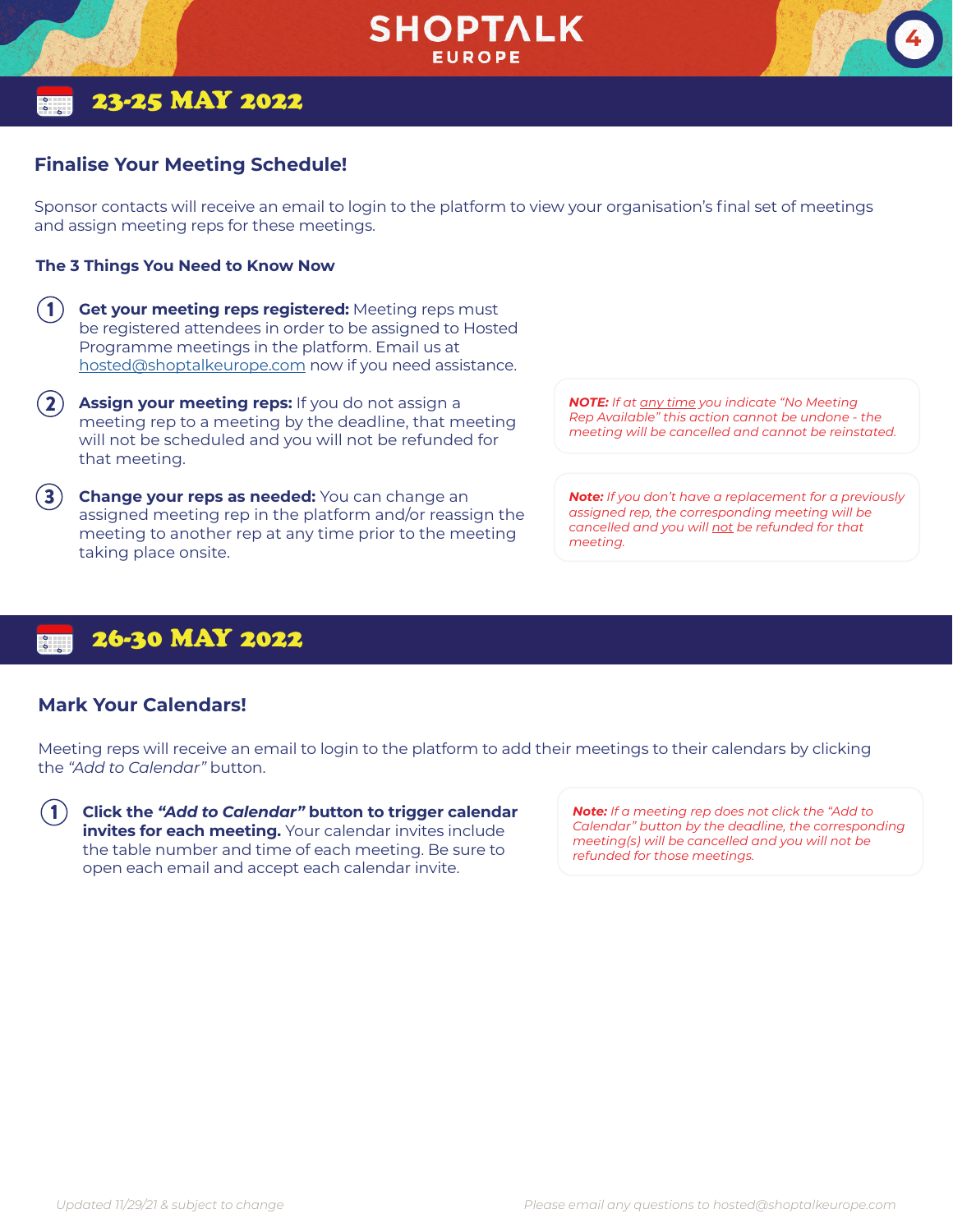### 23-30 MAY 2022

#### **And Just in Case…**

#### <span id="page-4-0"></span>**Unfulfilled Meetings?**

If we were unable to fill all of your purchased meetings, you may have the opportunity to select additional retailers/ brands who joined the Programme late. If you've been chosen for this option, you'll receive an email to access the platform and select retailers or brands to help fill those unfulfilled meeting slots.

#### **Login to the platform and select new retailers or brands to meet,** AND 1

**Assign a meeting rep to the newly scheduled meeting** *(failure to assign a meeting rep by the deadline will result in the meeting being cancelled and you will be refunded for that meeting).* 2

#### **Other Things You Need to Know Here:**

**•** Unlike all other meetings, these particular meetings will not be double opt-in, and retailers or brands you select at this stage will be required to meet with you.

**5**

**•** Selecting a late entrant participant from a company that you already have a meeting with will result in additional scheduled meetings with the same retailer/brand organisation *(determined at the subsidiary level)*. Please do account for this when making your selections during this stage -- we won't be able to refund you for meetings scheduled with more than one individual from the same organisation if one of those meetings resulted as part of this fulfilment stage!

#### <span id="page-4-1"></span>**Meeting Cancellations?**

Your Meetings are scheduled (tick!) and your meeting reps are assigned (tick, tick!), but a retailer or brand you were scheduled to meet drops out of the Hosted Programme. If this applies to you, we'll notify you that the meeting was cancelled and will try to replace that meeting by:

- **Automatically replacing that meeting with an existing mutual match**--in which case, we'll email your meeting rep with details of the newly scheduled meeting. If there's no previous mutual match available, we'll notify each sponsor contact and the meeting reps with an update that the meeting is cancelled. 1
- **If we can't automatically replace the cancelled meeting, you may have the opportunity to select additional retailers or brands who joined the Programme late.** If you've been chosen for this option, you'll receive an email to access the platform and select retailers or brands to help replace the cancelled meeting. 2
	- **•** After successfully selecting a retailer(s) or brand(s) who joined the Programme late, that meeting will be scheduled and will be assigned to the meeting rep previously assigned *(reminder: you can change meeting representatives at any time).*
	- **•** The meeting rep will receive an email to access the platform and add the newly replaced meeting to their calendar by clicking the *"Add to Calendar"* button".

#### **Important to Note:**

- **•** If we're unable to replace a cancelled meeting through the above processes, you may be eligible for a refund for the meeting(s). If a retailer or brand participant cancels a meeting after **2 June** the meeting will be cancelled and no other meeting will be scheduled. The calendar invite will also be cancelled and you may be eligible for a refund for the meeting(s). Please review our terms and conditions [here](https://shoptalkeurope.com/page/hosted-terms-sponsors) to learn more.
- **•** Retailer or brand interest in meeting with your organisation as part of the Hosted Programme is not an indication of interest in meeting with you outside of the Hosted Programme: You are not permitted to reach out to these individuals based on their indicated interest in the Hosted Programme.